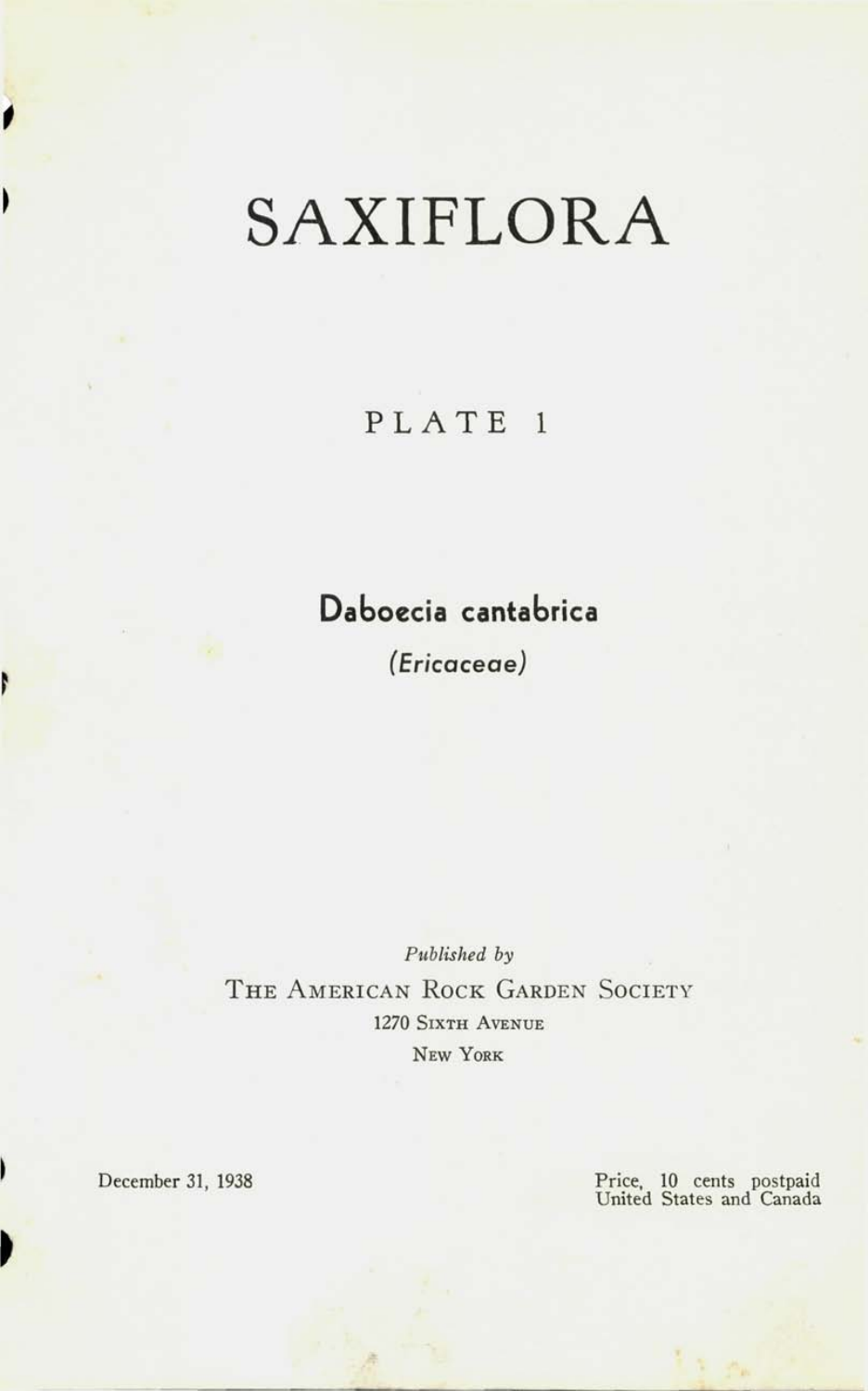#### **SAXIFLORA** PLATE I

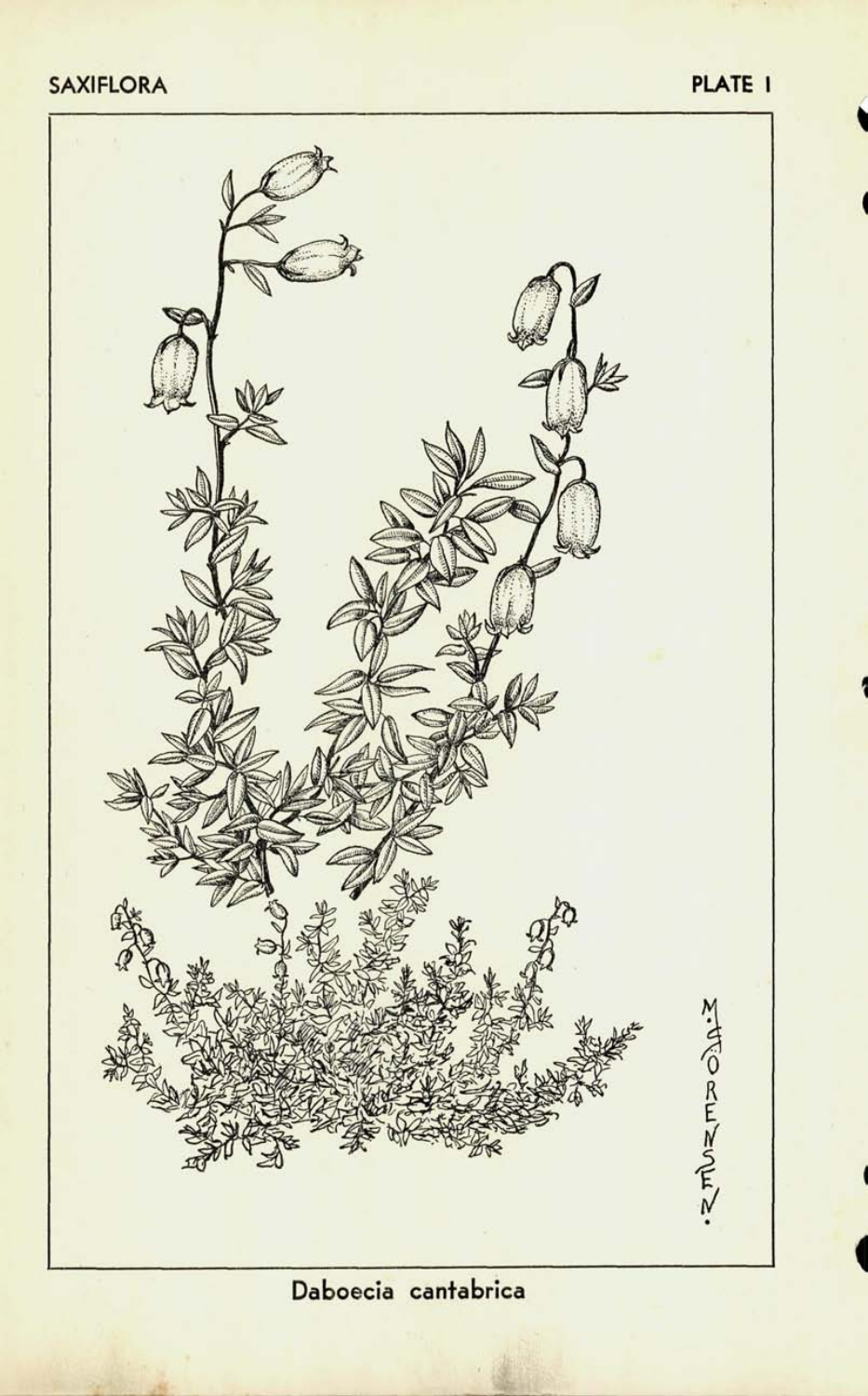### **Daboecia cantabrica**

*Irish Heath* 

There is no question as to the desirability of heaths in the rock garden, especially the larger garden, in which an area may be given over entirely to these highly ornamental plants. Even in smaller ones, however, the Irish heath is much to be desired; its individual flowers are the largest of the hardy heaths, and its long flowering season, from June until frost, makes it of especial value. Furthermore, its attractive low growth and neat evergreen foliage are much in its favor. Many specialists consider it the most choice and beautiful of the heather-like shrubs, and indeed its slender flower spires, hung with white or rosy purple bells, make a lasting impression upon one seeing them for the first time, and the impression becomes more lasting with familiarity.

While the typical form has rosy purple flowers, there are several equally attractive varieties. Probably the finest form is the variety *alba,* with more upright growth, somewhat darker foliage, and larger and more freely produced pure white flowers. The variety *atropurpurea* has more darkly colored flowers, the variety *rosea,* pink flowers, and the variety *bicolor,* or *versicolor* as it is sometimes called, has purple, white, and pink and white striped flowers all on the same plant. There is also a dwarf variety, *nana,*  with smaller and more narrow leaves.

The plant is native in County Mayo and the Connemara district of Ireland, Southwestern France, Northern Spain and the Azores, a seemingly strange distribution, but one shared by a number of other plants, and the source of much theoretical discussion.

It is not an especially difficult plant to grow, requiring the same limefree soil preferred by the majority of ericaceous plants and, as with the heaths and heathers, benefitting by a good mulch of well-rotted peat. In the northern parts of this country it requires a somewhat sheltered location, as it is not of such iron-clad hardiness as its cousins, the true heaths, and the heather. Propagation is readily effected by cuttings of well-ripened wood taken preferably during the period from November to January. An equal mixture of fine leafmold and sand is the best medium, and the cuttings should be made quite firm. The soil must never be allowed to become dry during the rooting process. Propagation by seed, which is usually freely formed, is equally easy, the treatment being the same as for any ericaceous plant.